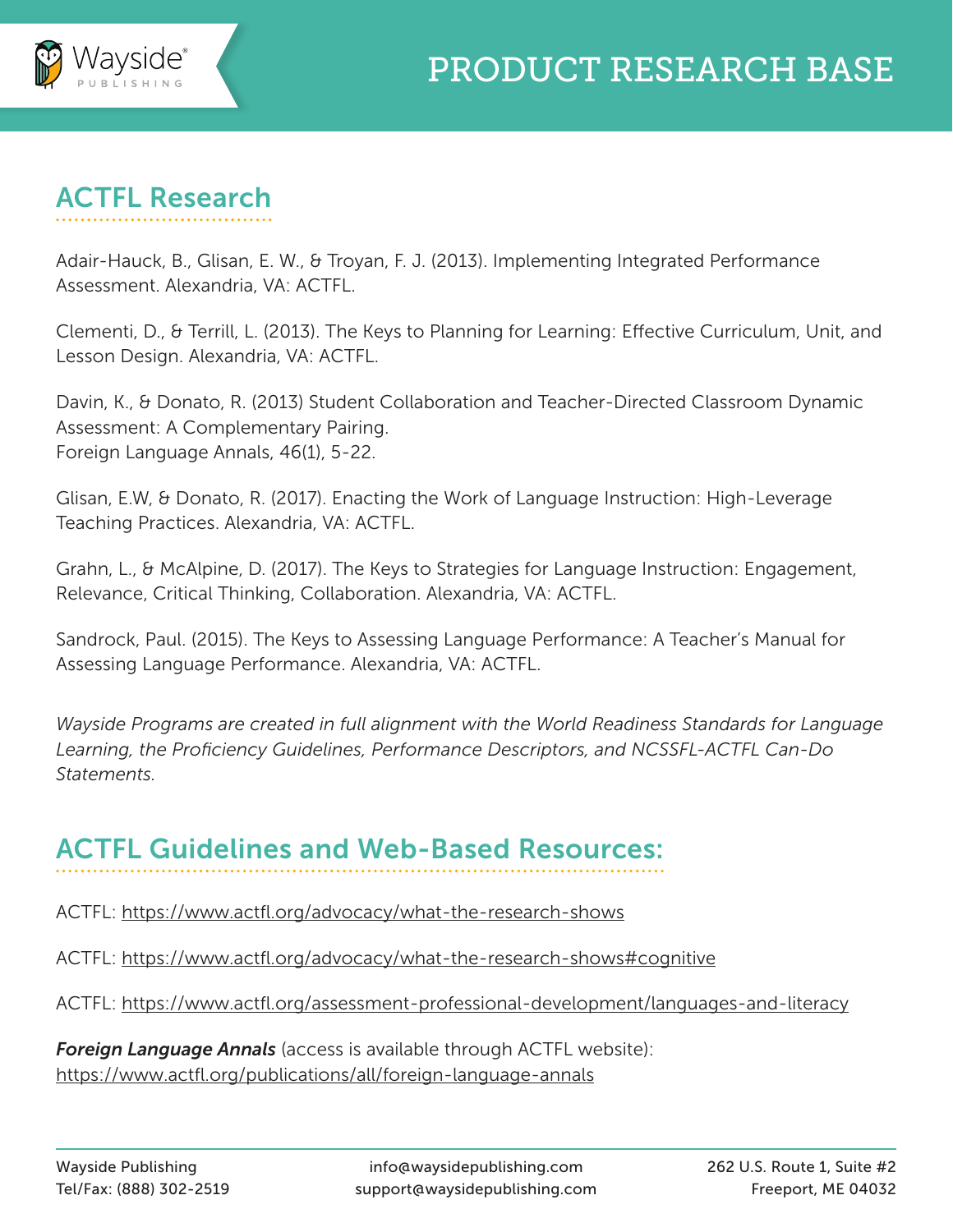

Glisan, E. (2015). Core Practices Webinars. Alexandria, VA: ACTFL. Access at: https://www.pathlms.com/actfl/courses/2074

Glisan, E. (2015). Core Practices Webinars. Alexandria, VA: ACTFL. Access at: https://www.pathlms.com/actfl/courses/2074/video\_presentations/23833

*The Language Educator*—focus issue on comprehensible input and output (see October/November 2014, 9:5). Available at ACTFL website: https://www.actfl.org/publications/all/the-language-educator

## Further Research:

Adair-Hauck, B. (1993). A descriptive analysis of a whole language/guided participatory versus explicit teaching strategies in foreign language instruction. Unpublished doctoral dissertation. University of Pittsburgh, PA.

Adair-Hauck, B., & Donato, R. (2002). The PACE model: A story-based approach to meaning and form for standards-based language learning. The French Review. 76, 265-296.

Armstrong, P. W., & Rogers, J. D. (1997). Basic skills revisited: The effects of foreign language instruction on reading, math, and language arts. Learning Languages, 2(3), 20-31.

Carr, C.G. (1994). The effect of middle school foreign language study on verbal achievement as measured by three subtests of the Comprehensive Tests of Basic Skills [Abstract]. Dissertation Abstracts International -A 55(07), 1856.

Danielson, C. (2013). The Framework for Teaching Evaluation Instrument. Princeton, NJ: The Danielson Group

Davin, K., & Donato, R. (2013) Student collaboration and teacher-directed classroom dynamic assessment: A complementary pairing. Foreign Language Annals, 46(1), 5-22.

Ellis, R. (2002). The place of grammar instruction in the second/foreign language curriculum. New perspectives on grammar teaching in second language classrooms, 17-34.

Hamayan, E. (1986). The need for foreign language competence in the U.S. Washington, DC: ERIC Clearing House on Languages and Linguistics.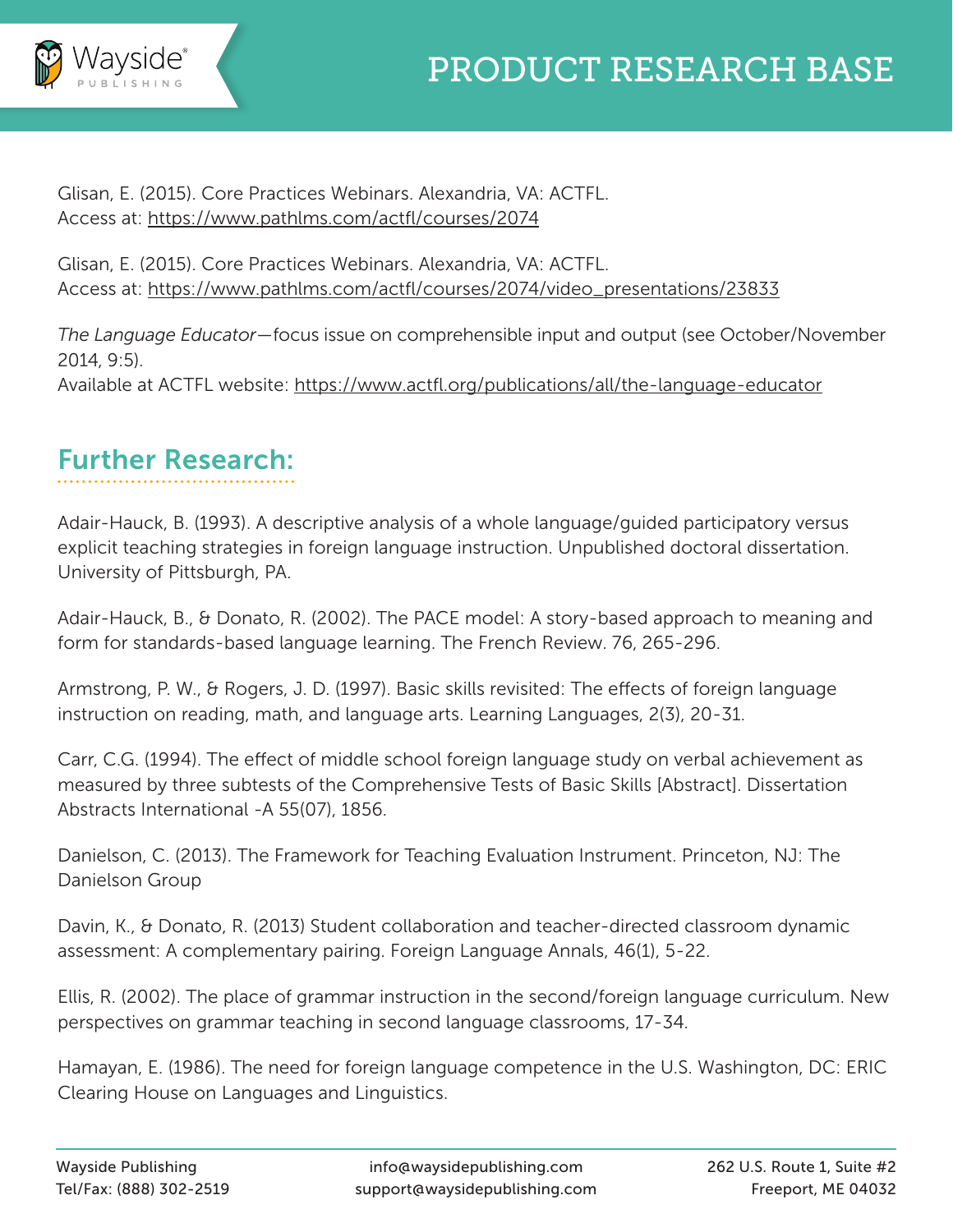

Kagan, O., & Dillon, K. (2004). Heritage speakers' potential for high-level language proficiency. Advanced foreign language learning: A challenge to college programs, 99-112.

Kern, R., & Schultz, J. (2005). Beyond orality: Investigating literacy and the literary in second and foreign language instruction. The Modern Language Journal, 89(3), 381-392.

Krashen, S. D. (1982). Principles and practice in second language acquisition. Oxford, UK: Pergamon.

Krashen, S. (1981). Second language acquisition and second language learning. Oxford, UK: Oxford University Press.

Leow, R. P. (2009). Input enhancement and L2 grammatical development: What the research reveals. Conceptions of L2 grammar: Theoretical approaches and their application in the L2 classroom, 16-34.

Long, M. (1981). Input, interaction, and second-language acquisition. Annals of the New York Academy of Sciences, 379, 259-278.

Malone, M. E., Rifkin, B., Christian, D., & Johnson, D. E. (2003, January). Attaining high levels of proficiency: Challenges for language education in the United States. In Proceedings Conference on Global Challenges and US Higher Education.

Marzano, R. J. (2009). Designing & Teaching Learning Goals & Objectives. Marzano Research

Marzano, R. J. (2014). Marzano Teacher Evaluation Model. Marzano Research.

Morgan, C. (1993). Attitude change and foreign language culture learning. Language Teaching, 26(2), pp. 63-75.

National Governors Association Center for Best Practices, Council of Chief State School Officers (CCSSO). (2010). Common core state standards for English language arts and literacy in history/ social studies, science, and technical subjects. Washington, DC: Author. (See: www.corestandards. org; also, see each state's standards for English Language Arts)

Paradis, M. (2009) Declarative and procedural determinants of second languages. Amsterdam: John Benjamins Publishing Co.

The National Standards Collaborative Board. (2015). World-readiness standards for learning languages. Alexandria, VA: Author. (See: http://standards4languages.org)